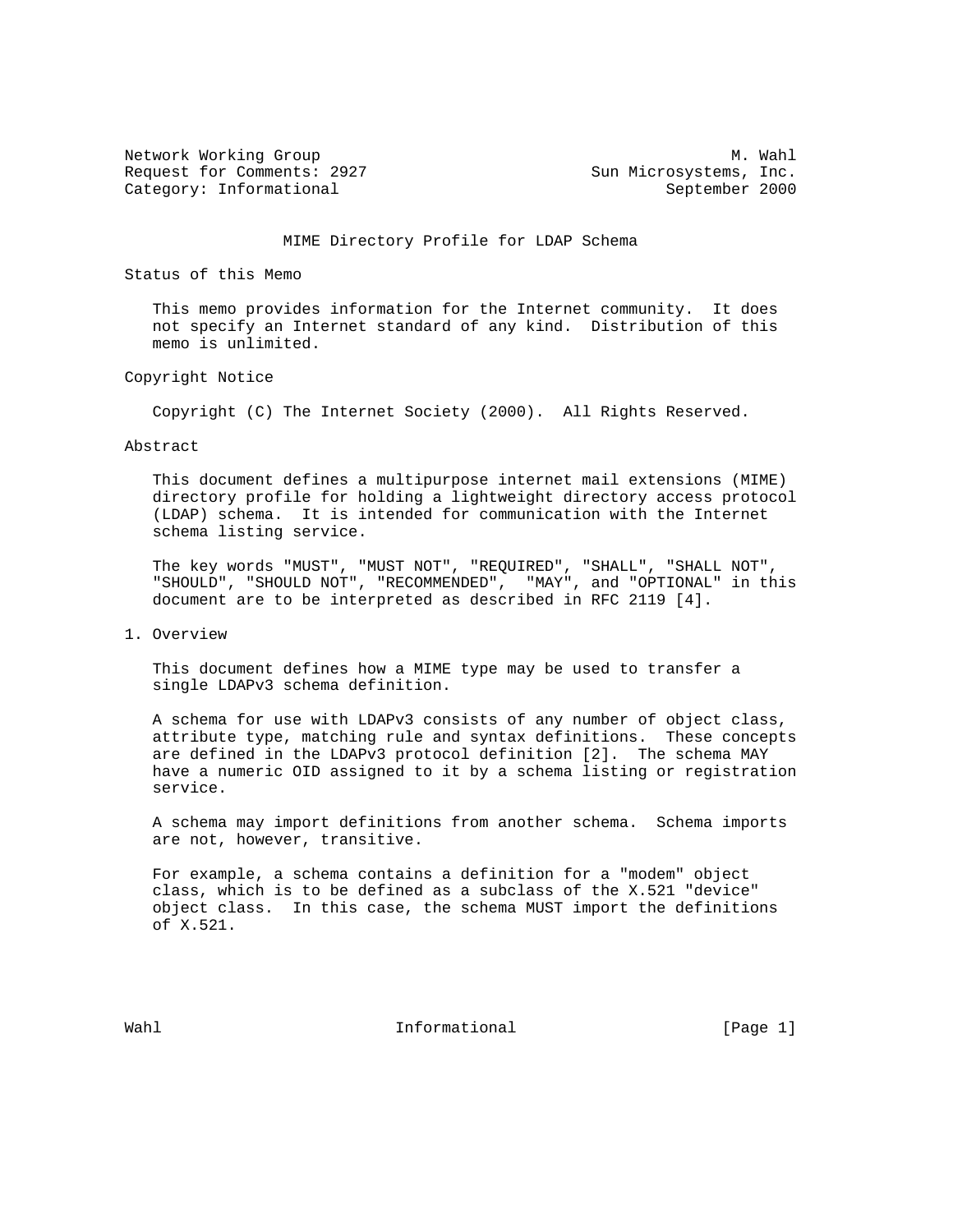2. The "schema-ldap-0" MIME Directory Profile Registration

 This profile is identified by the following registration template information.

 To: ietf-mime-direct@imc.org Subject: Registration of text/directory MIME profile "schema-ldap-0"

Profile name: schema-ldap-0

 Profile purpose: To represent a schema defined for use with LDAPv3 servers.

 Profile types: SOURCE, ldapSchemas, attributeTypes, matchingRules, objectClasses, matchingRuleUse, ldapSyntaxes

Profile special notes:

 The charset parameter MUST be present on the MIME content, and the value of this parameter MUST be "utf-8". This ensures that schema values can be used in LDAPv3 attribute values without a character set translation.

 Neither the "BEGIN" and "END" types nor type grouping are used in contents of this profile.

 All of the types in this profile with the exception of ldapSchemas may be multi-valued. Each value is present on its own contentline. Values may be present in any order, and need not be arranged by type.

 The "SOURCE" type is optional, and if values are present they SHOULD be URIs of the "ldap" form. If the URI is of the "ldap" form, the object indicated by the URI is a subschema entry. The use of other forms are reserved for future applications.

 In this version of the profile, exactly one value of the ldapSchemas type MUST be present. (Later versions of the profile may permit multiple ldapSchemas values to be present in a content.)

 Implementors should note that there will likely be values of the profile types in most contents much longer than 76 bytes. In addition, there may be non-ASCII characters and embedded CRLFs inside of values, which could require either quoting of the value or use of a content transfer encoding.

Wahl **Informational** Informational **Informational** [Page 2]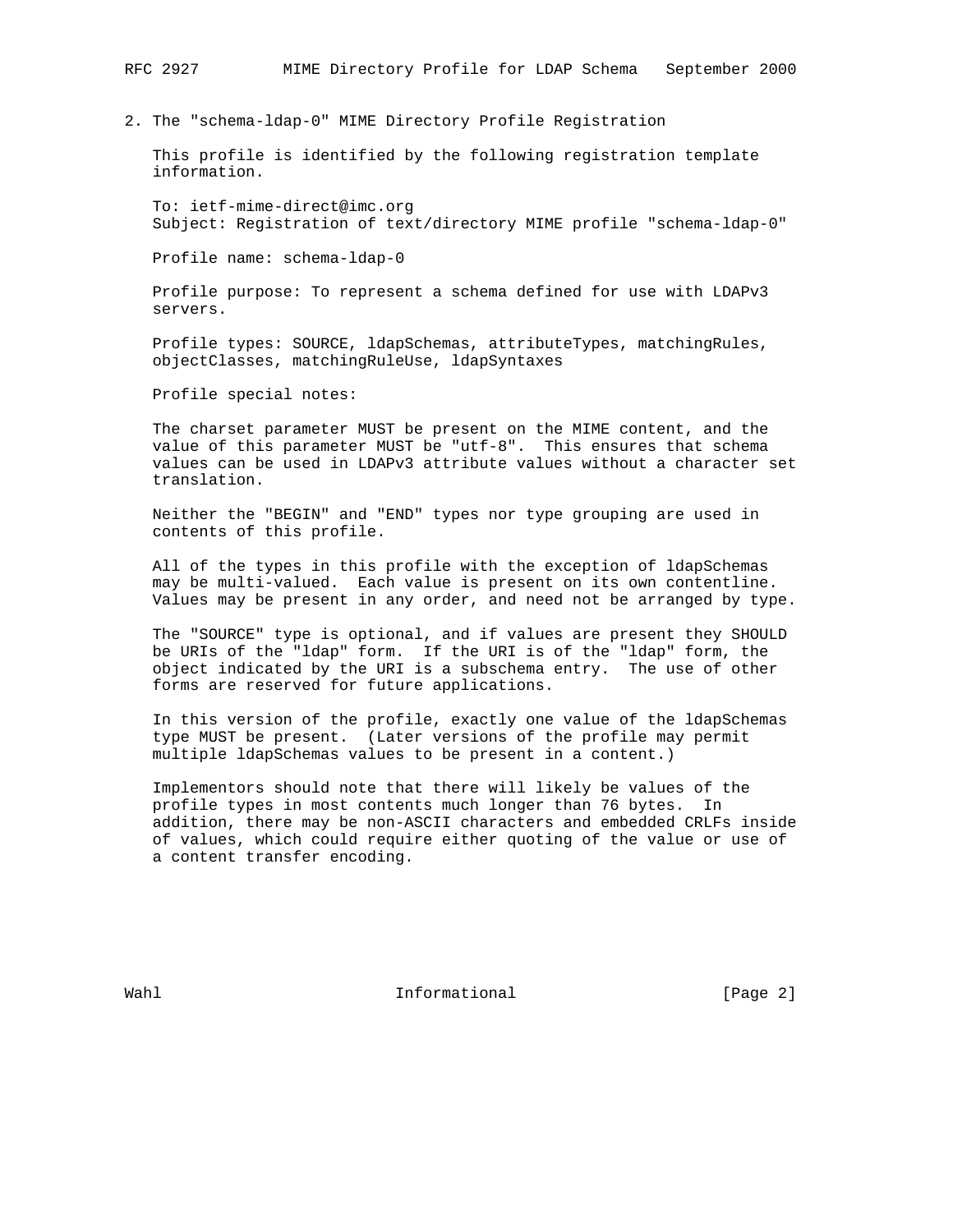If a contentline in a particular content contains a "context" parameter and the value of that parameter is not "ldap", then that contentline SHOULD be ignored.

Intended usage: COMMON

3. MIME Directory Type Registrations

 This document defines all the types, with the exception of "SOURCE" used in the schema-ldap-0 profile. The "SOURCE" type is defined in [1]. These types are primarily intended for use in the "schema ldap-0" directory profile, although they may be applicable to other profiles defined in the future.

3.1. ldapSchemas

 To: ietf-mime-direct@imc.org Subject: Registration of text/directory MIME type ldapSchemas

Type name: ldapSchemas

 Type purpose: To represent the LDAPv3 attribute "ldapSchemas", defined in section A.1.

Type encoding: 8bit

Type valuetype: text, encoded according to the BNF of section A.2.

 Type special notes: Each value of this type specifies the contents of an LDAP schema definition. A definition of each object class, attribute, matching rule, matching rule use and syntax referenced in a value of ldapSchemas MUST either be defined in one of the schemas referenced in the "IMPORTS" field, or present in the content containing this value.

Intended usage: COMMON

3.2. attributeTypes

 To: ietf-mime-direct@imc.org Subject: Registration of text/directory MIME type attributeTypes

Type name: attributeTypes

Type purpose: To represent the LDAPv3 attribute "attributeTypes", defined in section 5.1.6 of [4].

Type encoding: 8bit

Wahl **Informational** Informational **Informational** [Page 3]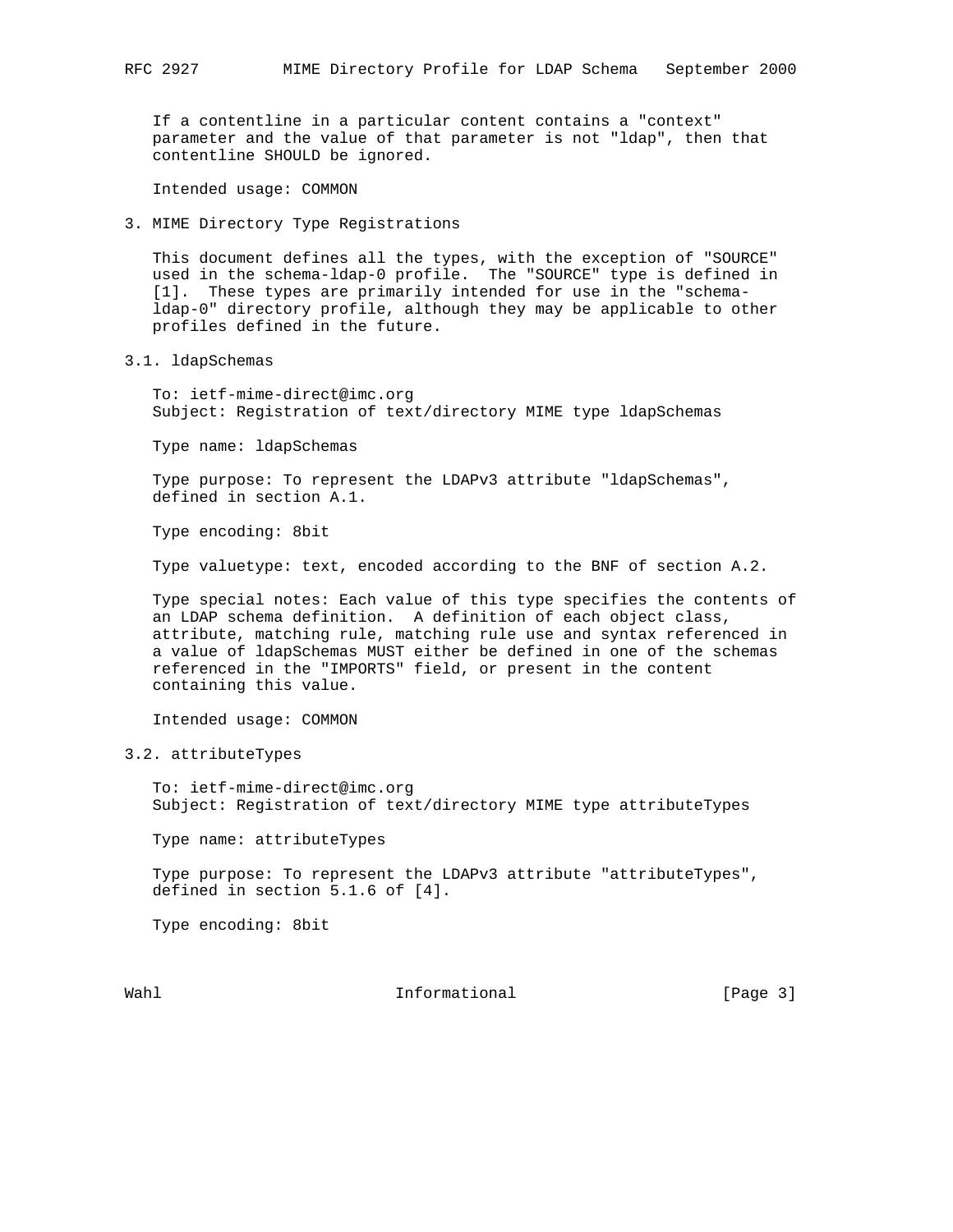Type valuetype: text, encoded according to the BNF of "AttributeTypeDescription" given in section 4.2 of [4].

 Type special notes: Each value of the type specifies one LDAPv3 attribute type definition. The syntax and matching rules referenced in a value of attributeTypes MUST either be present in this content, or defined in one of the schemas referenced in the "IMPORTS" field of the ldapSchemas line.

Intended usage: COMMON

3.3. matchingRules

 To: ietf-mime-direct@imc.org Subject: Registration of text/directory MIME type matchingRules

Type name: matchingRules

 Type purpose: To represent the LDAPv3 attribute "matchingRules", defined in section 5.1.8 of [4].

Type encoding: 8bit

 Type valuetype: text, encoded according to the BNF of "MatchingRuleDescription" given in section 4.5 of [4].

 Type special notes: Each value of the type specifies one matching rule definition. The syntax reference in a value of matchingRules MUST either be present in this content, or defined in one of the schemas referenced in the "IMPORTS" field of the ldapSchemas line.

Intended usage: COMMON

## 3.4. objectClasses

 To: ietf-mime-direct@imc.org Subject: Registration of text/directory MIME type objectClasses

Type name: objectClasses

 Type purpose: To represent the LDAPv3 attribute "objectClasses", defined in section 5.1.7 of [4].

Type encoding: 8bit

 Type valuetype: text, encoded according to the BNF of "ObjectClassDescription" given in section 4.4 of [4].

Wahl  $\qquad \qquad \qquad$  Informational  $\qquad \qquad$  [Page 4]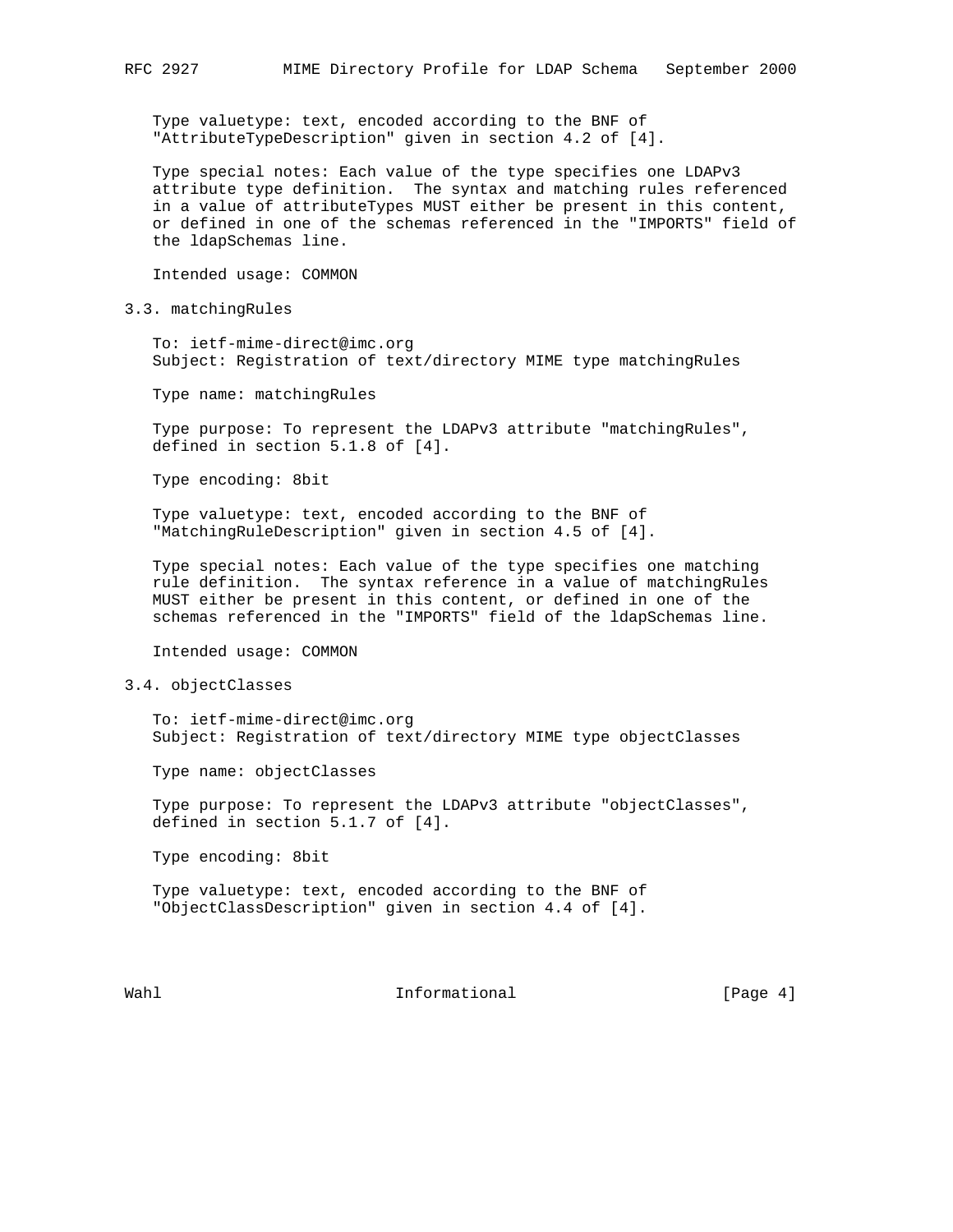Type special notes: Each value of the type specifies one LDAPv3 object class definition. The attributes and object classes referenced in a value of objectClasses MUST either be present in this content, or defined in one of the schema referenced in the "IMPORTS" field of the ldapSchemas line.

Intended usage: COMMON

3.5. matchingRuleUse

 To: ietf-mime-direct@imc.org Subject: Registration of text/directory MIME type matchingRuleUse

Type name: matchingRuleUse

 Type purpose: To represent the LDAPv3 attribute "matchingRuleUse", defined in section 5.1.9 of [4].

Type encoding: 8bit

 Type valuetype: text, encoded according to the BNF of "MatchingRuleUseDescription" given in section 4.5 of [4].

 Type special notes: Each value of the type specifies a relationship between a matching rule and attribute types. The matching rule and attribute types referenced in a value of matchingRuleUse MUST either be present in this content, or defined in one of the schemas referenced in the "IMPORTS" statement of the ldapSchemas line.

Intended usage: COMMON

3.6. ldapSyntaxes

 To: ietf-mime-direct@imc.org Subject: Registration of text/directory MIME type ldapSyntaxes

Type name: ldapSyntaxes

 Type purpose: To represent the LDAPv3 attribute "ldapSyntaxes", defined in section 5.3.1 of [3].

Type encoding: 8bit

 Type valuetype: text, encoded according to the BNF of "SyntaxDescription" given in section 4.3.3 of [3].

Wahl **Informational** Informational **Informational** [Page 5]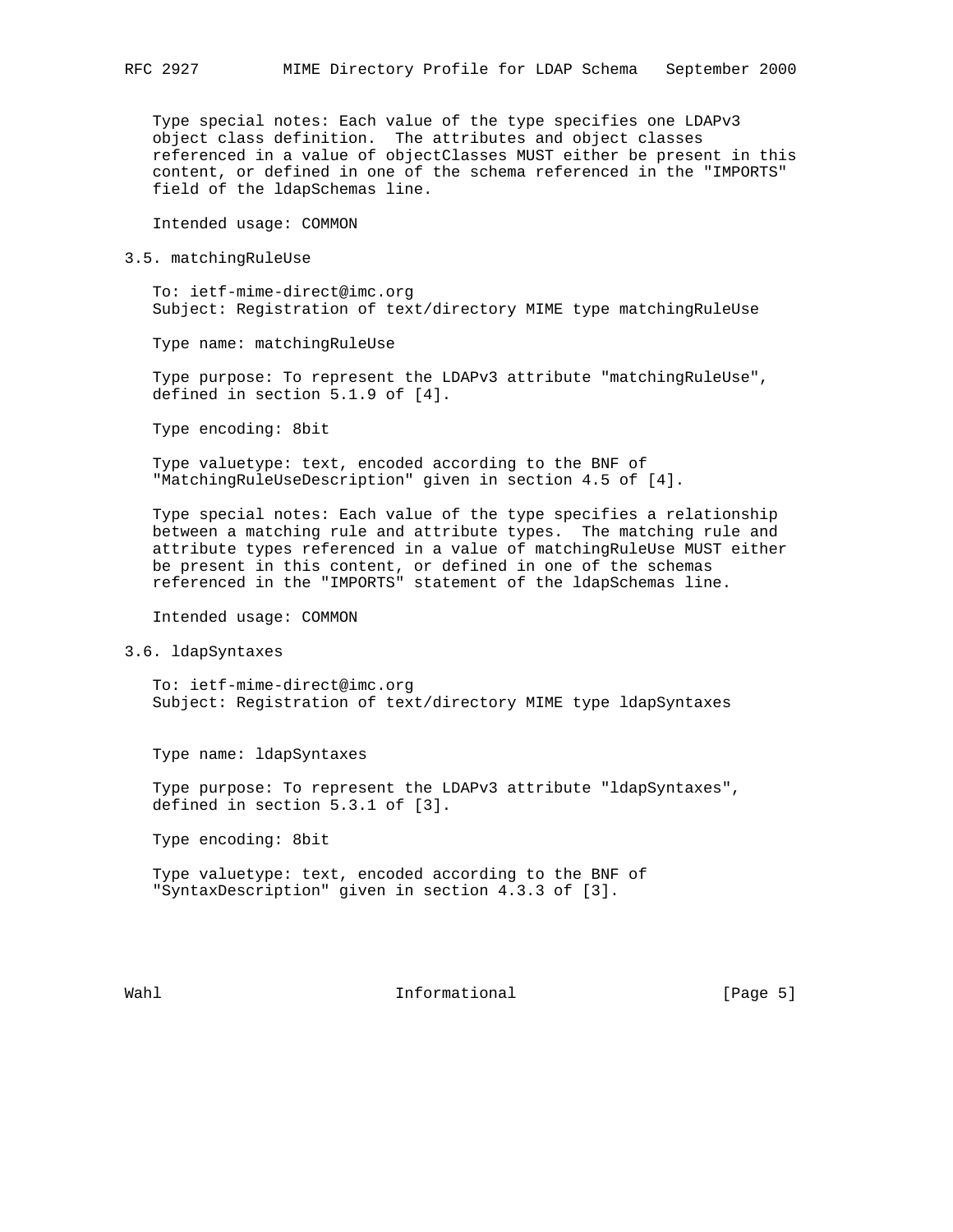Type special notes: Each value of this type specifies a single LDAPv3 attribute value syntax.

Intended usage: COMMON

3. Example

```
 From: Whomever@wherever.com
To: Someone@somewhere.com
Subject: schema information
MIME-Version: 1.0
Message-Id: <ids1@wherever.com>
Content-Type: text/directory; profile="schema-ldap-0";charset="utf-8"
Content-Transfer-Encoding: Quoted-Printable
ldapSchemas: ( 1.2.3.4 NAME 'bogus schema' CLASSES ( top $ thing ) =
ATTRIBUTES ( objectClass $ name ) SYNTAXES ( =
1.3.6.1.4.1.1466.115.121.1.38 $ 1.3.6.1.4.1.1466.115.121.1.15 ) )
attributeTypes: ( 2.5.4.0 NAME 'objectClass' SYNTAX =
1.3.6.1.4.1.1466.115.121.1.38 )
objectClasses: ( 2.5.6.0 NAME 'top' ABSTRACT MUST objectClass )
attributeTypes: ( 2.5.4.41 NAME 'name' SYNTAX =
1.3.6.1.4.1.1466.115.121.1.15{32768} )
objectClasses: ( 2.5.6.999 NAME 'thing' MUST name )
ldapSyntaxes: ( 1.3.6.1.4.1.1466.115.121.1.15 DESC 'String' )
ldapSyntaxes: ( 1.3.6.1.4.1.1466.115.121.1.38 DESC 'OID' )
```
4. Security Considerations

 A MIME body part containing an text/directory of the schema-ldap-0 profile may be incorporated in a digitally signed MIME content, which can be used to verify that the body part has not been modified in transit. When the signer has been certified by a trusted third party service, it may also be possible to verify the origin of the content.

- 5. Bibliography
	- [1] Howes, T., Smith, M. and F. Dawson, "A MIME Content-Type for Directory Information", RFC 2425, September 1998.
	- [2] Wahl, M., Howes, T. and S. Kille, "Lightweight Directory Access Protocol (v3)", RFC 2251, December 1997.
	- [3] Wahl, M., Coulbeck, A., Howes, T. and S. Kille, "Lightweight Directory Access Protocol (v3): Attribute Syntax Definitions", RFC 2252, December 1997.
	- [4] Bradner, S., "Key words for use in RFCs to Indicate Requirement Levels", BCP 14, RFC 2119, March 1997.

Wahl **Informational** Informational **Informational** [Page 6]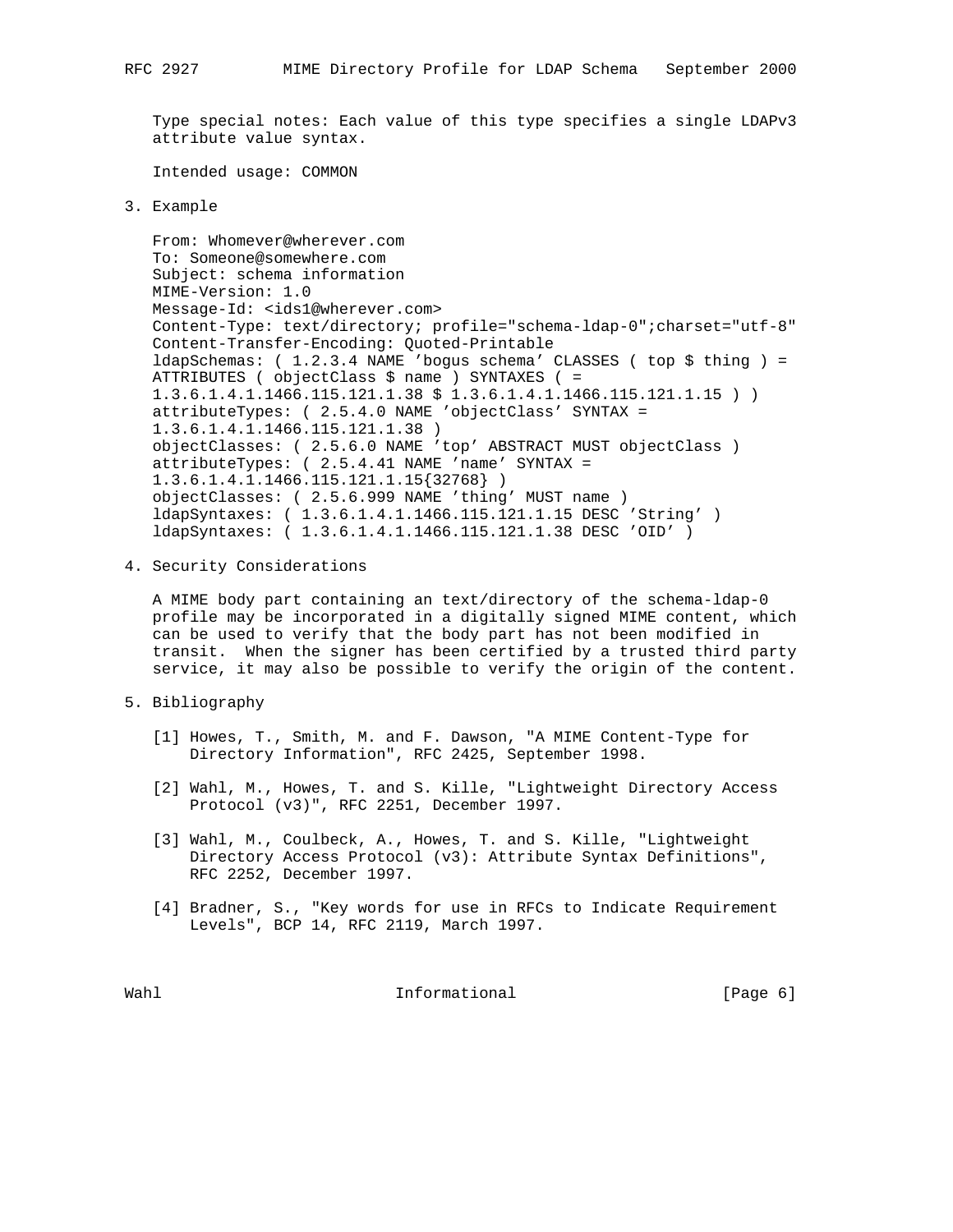6. Author's Address

 Mark Wahl Sun Microsystems, Inc. 8911 Capital of Texas Hwy Suite 4140 Austin, TX 78759 USA

EMail: Mark.Wahl@sun.com

Wahl **Informational** Informational [Page 7]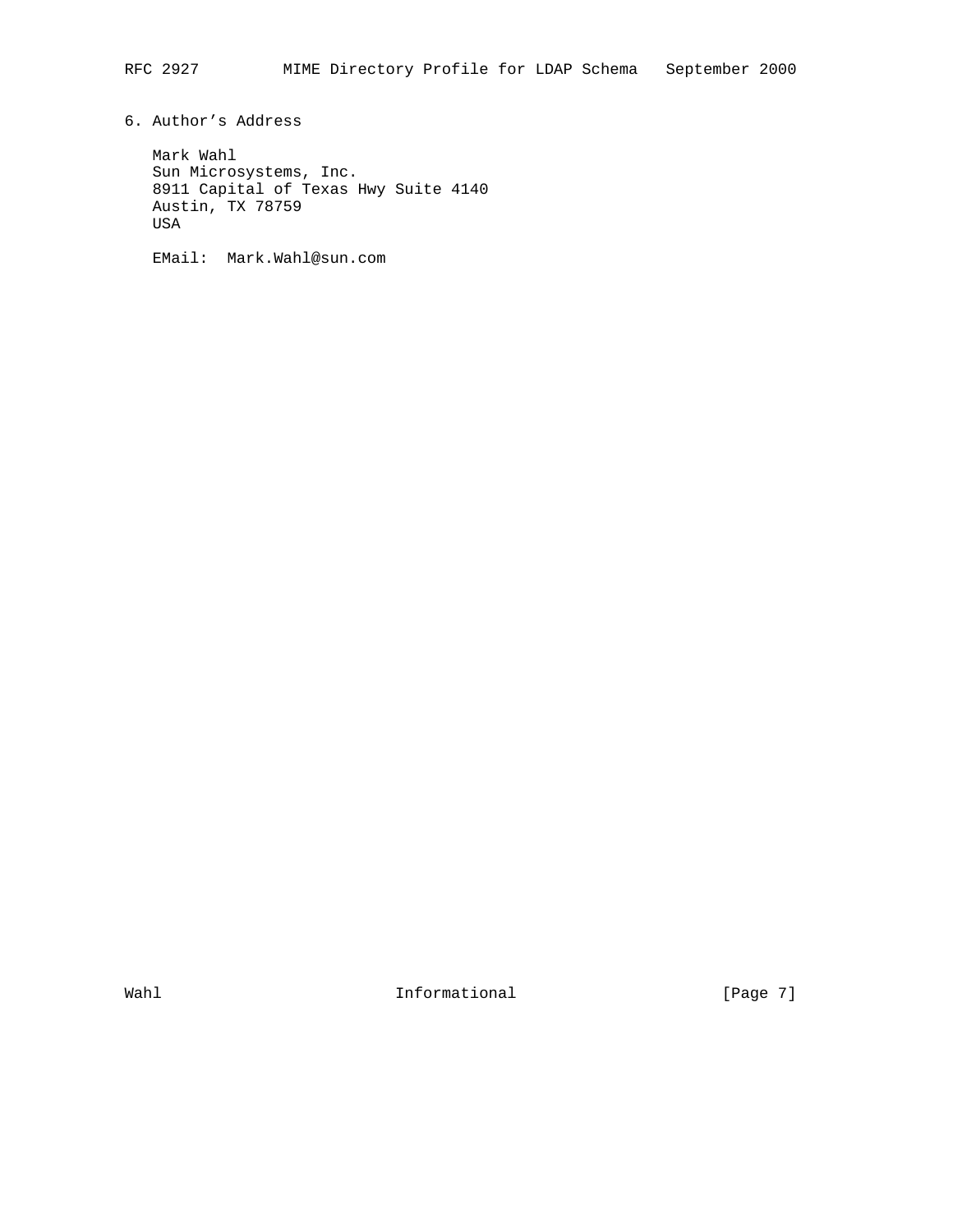Appendix A

 This appendix defines two new attributes which could be present in an subschema entry. These attributes could be added to a future revision of the LDAP attribute definition [3].

A.1. ldapSchemas attribute type definition

 ( 1.3.6.1.4.1.1466.101.120.17 NAME 'ldapSchemas' SYNTAX 1.3.6.1.4.1.1466.115.121.1.56 USAGE directoryOperation )

 Each value of the ldapSchemas attribute defines one schema. Its syntax, given in section A.2, contains the elements needed for an LDAPv3 server to correctly process operations which use the definitions from this syntax.

A.2. LDAP Schema Definition syntax definition

( 1.3.6.1.4.1.1466.115.121.1.56 DESC 'LDAP Schema Definition' )

Values in this syntax are represented according to the following BNF:

```
 LdapSchema = "(" whsp
  numericoid whsp
  [ "NAME" qdescrs ]
  [ "OBSOLETE" whsp ]
  [ "IMPORTS" oids ]
  [ "CLASSES" oids ]
  [ "ATTRIBUTES" oids ]
  [ "MATCHING-RULES" oids ]
  [ "SYNTAXES" oids ]
  whsp ")"
```
 The numericoid field uniquely identifies the schema. A new OID should be assigned if any of the fields of the schema change. It is not possible to import definitions from a schema until an OID has been assigned to it.

 The "NAME" field contains optional human-readable labels for the schema.

The "OBSOLETE" field is present if the schema is obsolete.

 The "IMPORTS" field lists the OIDs of other schemas which are to be incorporated by reference into this schema. It is an error to have an attribute type or object class defined in a schema with the same name but a different OID as an attribute type or object class in an

Wahl **Informational Informational Informational I**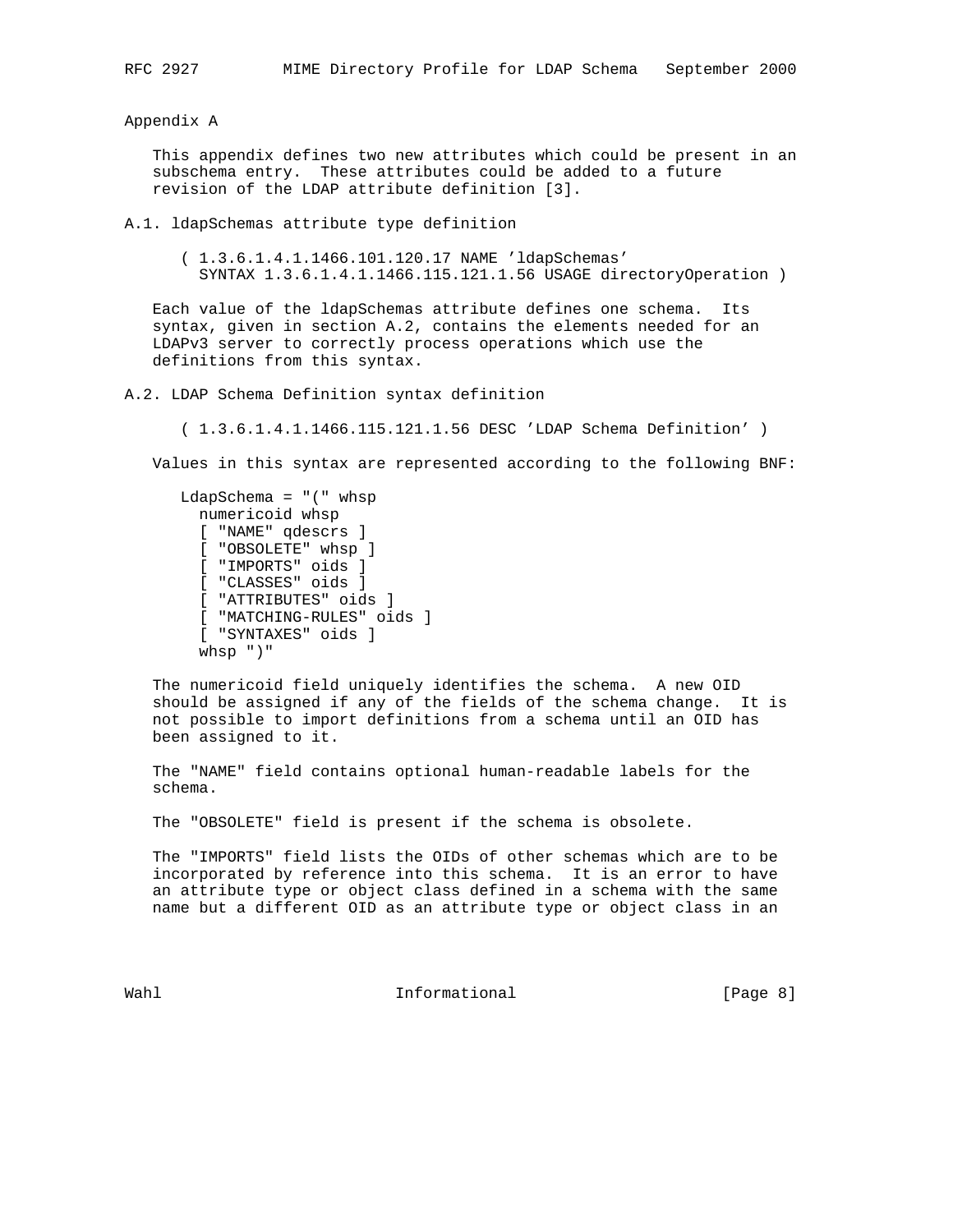imported schema. It is also an error to import from two schema definitions in which there are attribute types or object classes with the same names but different OIDs.

 The "CLASSES" field lists the OIDs of object classes defined in this schema. A schema need not contain any object class definitions. A schema must not contain two object class definitions of the same name but with different OIDs.

 The "ATTRIBUTES" field lists the OIDs of attribute types defined in this schema. A schema need not contain any object class definitions. A schema must not contain two attribute type definitions of the same name but with different OIDs.

 The "MATCHING-RULES" field lists the OIDs of matching rules defined in this schema. A schema need not contain any matching rules.

 The "SYNTAXES" field lists the OIDs of syntaxes defined in this schema. A schema need not contain any syntaxes.

Wahl **Informational** Informational [Page 9]